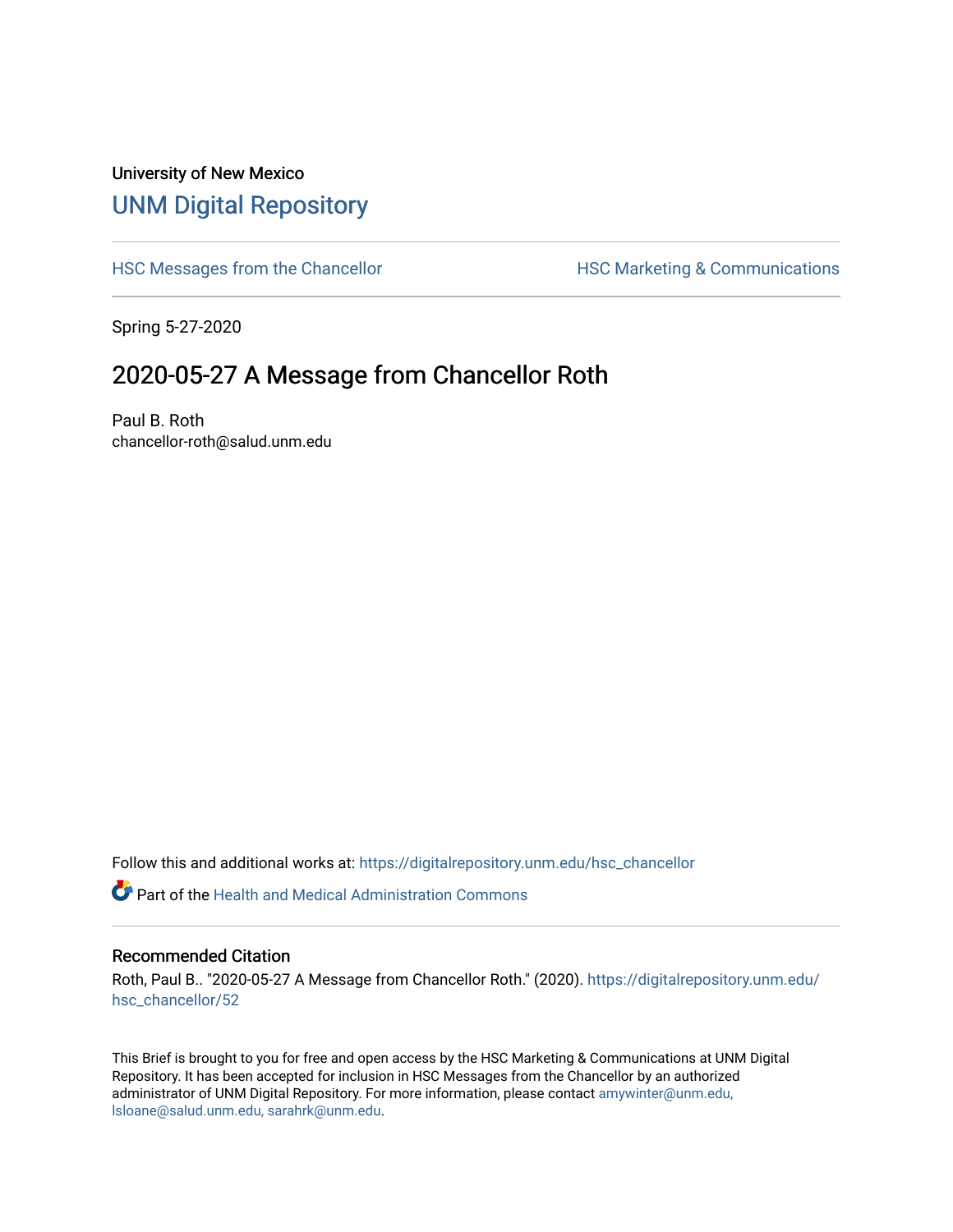

[View this email in your browser](https://mailchi.mp/587fa646af40/message-from-the-chancellor-coronavirus-4424180?e=b4bbfca2c0)

## **A Message from Chancellor Roth**

Dear Colleagues:

The University of New Mexico Health Sciences Center takes your health seriously, and I know that during this time you might have concerns about whether it is safe to physically return to campus. This is why we will implement an email-based symptom tracking tool for HSC employees, starting June 1.

Each day,  faculty, staff and students will receive an email requiring them to attest whether they are coming to campus and whether they have COVID-19 symptoms.  Everyone will have to complete the daily attestation during Phase 1 of return to full operations. 

If you are symptomatic, you must not come to campus, and you should immediately contact your primary care provider or visit Occupational Health or Student Health.

Employees of UNM Hospital, UNM Sandoval  Regional  Medical  Center, and UNM Medical Group will not receive this email, as they will continue to follow the procedures laid out by  their respective clinical entities.

If you have questions about returning to full operations please email [HSC-Communications.](https://unm.us19.list-manage.com/track/click?u=59ce53c1a4dedb490bac78648&id=8f710d74e9&e=b4bbfca2c0) If you have technical issues with the symptom tracking tool please contact the [HSC CIO Office.](https://unm.us19.list-manage.com/track/click?u=59ce53c1a4dedb490bac78648&id=7e7f4345d2&e=b4bbfca2c0)

I have some good news to share: after nearly a year of program development, and despite delayed implementation due to COVID-19, we have successfully launched our child abuse pediatrics ECHO program, SafeCare New Mexico.

This partnership between the UNM Department of Pediatrics and Project ECHO has become critically important for children facing increased risks without the safe havens provided by schools and child care in these difficult times.